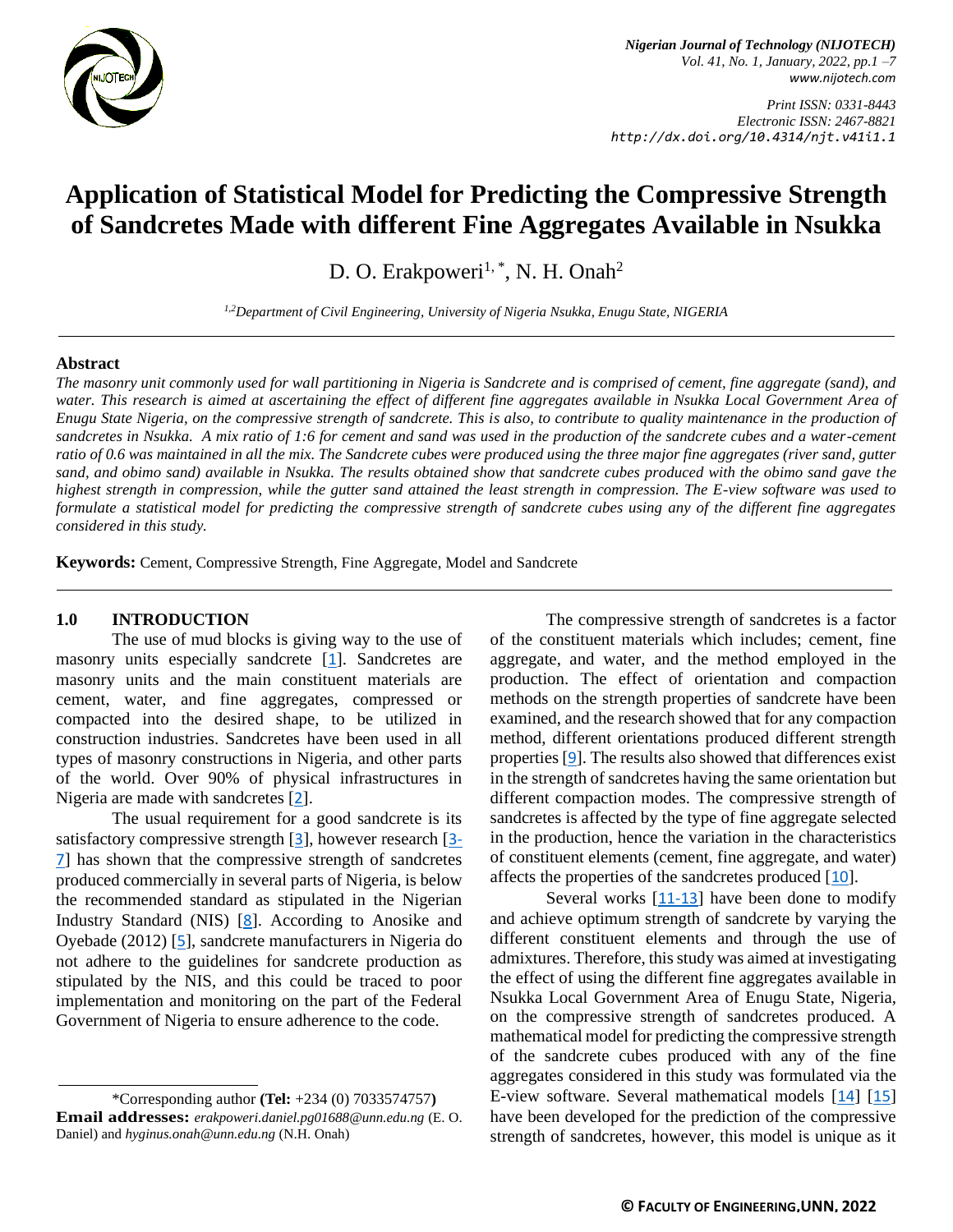was formulated specifically for the fine aggregates considered in this study.

# **2.0 MATERIALS AND METHODS**

The following materials were used in the production of the sandcretes.

### *2.1 Cement*

The Dangote 3x grade 42.5R brand of cement was used in the production of all the sandcrete cubes. This cement complies with all the prescribed requirements in the Nigerian Industries standard (NIS 444-1:2003) [[16](#page-6-6)].

# *2.2 Fine aggregates*

The fine aggregates used in the production of the sandcretes include the river sand (Sample A), the gutter sand (Sample B), and the obimo sand (Sample C). these fine aggregates were obtained within Nsukka Local Government Area of Enugu state.

The particle size distribution of the fine aggregates (river, gutter, and obimo sand) was conducted in line with the BS 812-103.1:1985, (1985) [[17](#page-6-7)]. The grading for the different samples was obtained in terms of the coefficient of uniformity  $C_u$ , and coefficient of curvature  $C_c$ . Equation (1) and (2) was adopted in calculating the coefficient of uniformity  $C_{\text{u}}$ , and coefficient of curvature  $C_{\text{c}}$ .

$$
Cu = \frac{D_{60}}{D_{10}} \tag{1}
$$

$$
Cc = \frac{D_{30}D_{30}}{D_{10}D_{60}}\tag{2}
$$

Where  $D_{60}$  is the common diameter at which 60 percent of the sand's weight is finer,  $D_{30}$  is the diameter at which 30% by weight of the sand is finer in size and  $D_{10}$  is the unique diameter by which the sand is smaller in size by 10 percent in weight.

Specific gravity test was also carried out on the fine aggregates in line with the ASTM standard [[18](#page-6-8)]. Equation (3) was used to calculate the specific gravity for the three aggregates

$$
GS = \frac{W_2 - W_1}{(W_4 - W_1) - (W_3 - W_2)}\tag{3}
$$

These three fine aggregates are the predominant fine aggregates used by block industries for the commercial production of sandcrete blocks.

### *2.3 Water*

Water fit for drinking, from a borehole, was used in all manufacturing processes and in the curing of the sandcrete cubes produced.

# *2.4 Experimental procedures*

# *2.4.1 Mix proportions*

The constituent materials for the sandcrete production were mixed manually and as specified by the Nigerian Industrial Standard [[19](#page-6-9)], the batching process was by weight. A mix ratio (one portion of cement to six portions of fine aggregate) of 1:6 was used in the production of sandcrete cubes, while a water-cement ratio of 0.6 was maintained for all the sandcrete mixes. A total of 65 sandcrete cubes of  $100\times100\times100$ mm was produced. The cement content and the water-cement ratio were kept constant in all the mix-proportions; however, the three (3) fine aggregates were used separately. Also, combining these fine aggregates at different proportions, the combinations were used to produce sandcrete cubes. The sandcrete cubes were cured by water sprinkling for 28 days and they were crushed to ascertain the strength of the sandcrete cubes in compression. The sprinkling method of curing is frequently used by individuals and industries, that produce sandcretes for commercial purposes.

| Obs | <b>Cement (KG)</b> | Fine Aggregate $(KG)$ (6) |                     |                    | Water (KG) |
|-----|--------------------|---------------------------|---------------------|--------------------|------------|
|     | $\bf{(1)}$         | % Sample A (River)        | % Sample B (Gutter) | % Sample C (Obimo) | (0.6)      |
|     |                    | n                         |                     |                    | 0.6        |
|     |                    |                           |                     | h                  | 0.6        |
|     |                    |                           |                     |                    | 0.6        |
|     |                    | 4.5                       |                     | 1.5                | 0.6        |
|     |                    |                           |                     |                    | 0.6        |
|     |                    | 1.5                       |                     | 4.5                | 0.6        |
|     |                    | 4.5                       |                     |                    | 0.6        |

**Table 1:** Mixed proportions used for the production of specimen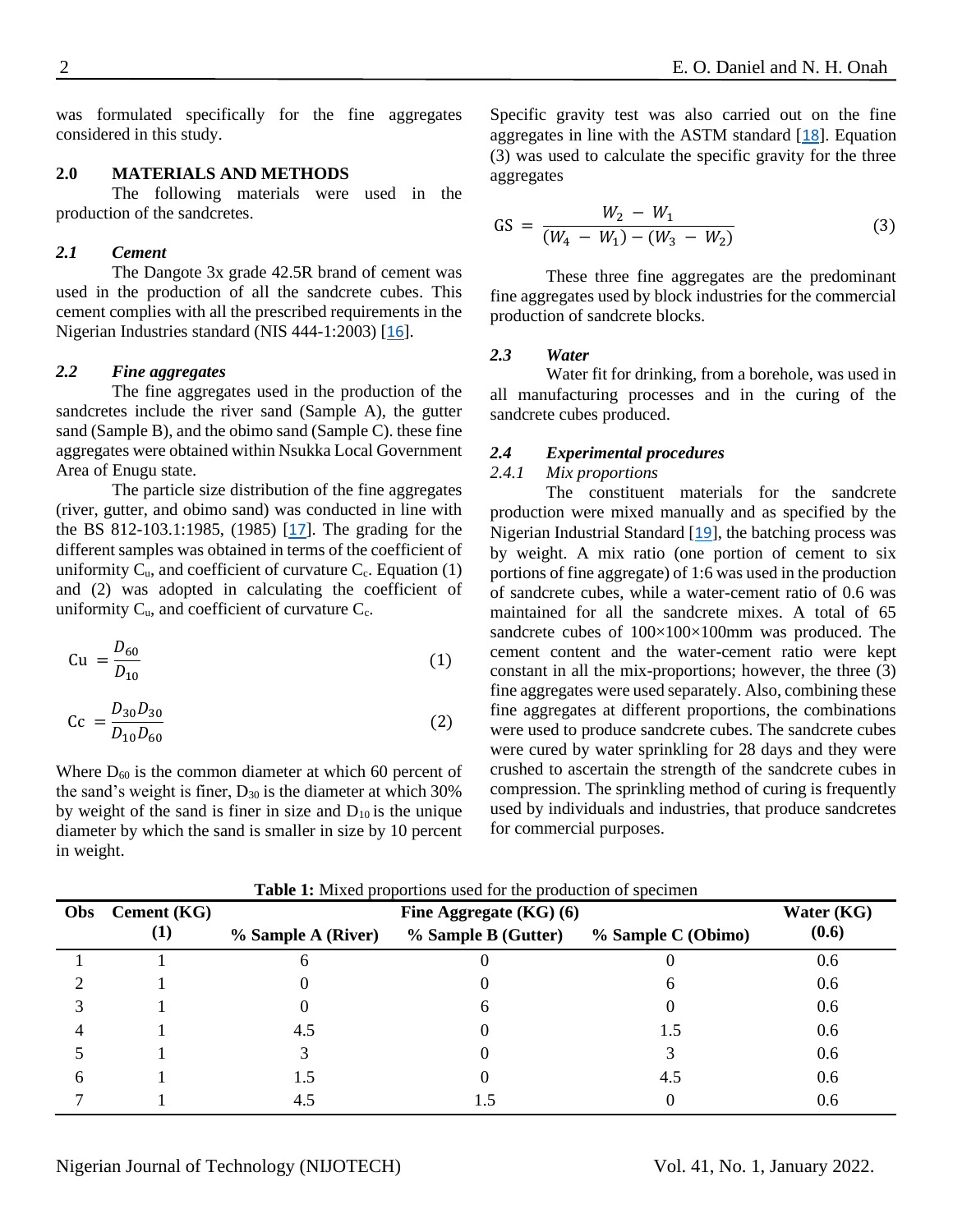| Obs | <b>Cement</b> (KG) | Fine Aggregate $(KG)$ (6) |                     |                    | Water (KG) |
|-----|--------------------|---------------------------|---------------------|--------------------|------------|
|     | $\bf(1)$           | % Sample A (River)        | % Sample B (Gutter) | % Sample C (Obimo) | (0.6)      |
| 8   |                    | 3                         |                     | 0                  | 0.6        |
| 9   |                    | 1.5                       | 4.5                 | 0                  | 0.6        |
| 10  |                    | O                         | 4.5                 | 1.5                | 0.6        |
| 11  |                    | 0                         | 3                   | 3                  | 0.6        |
| 12  |                    |                           | 1.5                 | 4.5                | 0.6        |
| 13  |                    | 4.2                       | 0.9                 | 0.9                | 0.6        |
| 14  |                    | 0.9                       | 0.9                 | 4.2                | 0.6        |
| 15  |                    | 0.9                       | 4.2                 | 0.9                | 0.6        |
| 16  |                    |                           | 2                   | ∍                  | 0.6        |

#### *2.4.2 Compressive strength*

The compressive strength was obtained from the ratio of maximum load to cross-sectional area of the cube, as shown in equation (4).

$$
Strength (Y)in \frac{N}{mm2} = \frac{Maximum Load}{Cross-Sectional Area}
$$
 (4)

An automatic concrete testing machine (QT-CTN-4331) with a maximum load capacity of 3000KN was utilized for this test.

### *2.4.3 Model formulation*

A statistical model was formulated using the Eview software. The E-view Software employs multiple linear regression techniques in the formulation of mathematical models. Equation (5) for instance, shows a relationship involving Y,  $X_1$ , and  $X_2$ .

$$
Y = a + bX_1 + cX_2 + \epsilon \tag{5}
$$

Where Y is the dependent variable representing strength, while  $X_1$  and  $X_2$  are independent variables representing the different fine aggregates in the context of this research. Also,  $\epsilon$  is an error term and a, b, c are coefficients of the regression equation.

From equation (5), when the least square sum is minimized, the equation (6), (7) and (8) will be obtained:

$$
\sum Y = an + b \sum X_1 + c \sum X_2 + \epsilon \tag{6}
$$

$$
\sum YX_1 = a \sum X_1 + b \sum X_1^2 + c \sum X_1 X_2 + \epsilon \tag{7}
$$

$$
\sum YX_2 = a \sum X_2 + b \sum X_1X_2 + c \sum X_2^2 + \epsilon \quad (8)[18]
$$

#### **3.0 RESULT AND DISCUSSION**

# *3.1 Sieve Analysis Test*

The particle size distribution results for the three (3) fine aggregate are presented in Figures 1, 2, and 3, while the coefficient of uniformity, coefficient of curvature of the samples, and the percent  $(\%)$  of fines (particles finer than the 0.063mm sieve) are shown in Table 1.

The particle size distribution results show that the three fine aggregates used in this research are pure sand with little fine particles, as the particles finer than the 0.063mm sieve is less than five (5) percent for all three soil samples.

Also, the values of the coefficient of uniformity (Cu) obtained is less than six (6) why the values of coefficient of curvature (Cc) are less than one (1) for all three fine samples. Hence, they are all classified according to the Engineering soil classification system [[20](#page-6-10)], as Poorly Graded sand.



Nigerian Journal of Technology (NIJOTECH) Vol. 41, No. 1, January 2022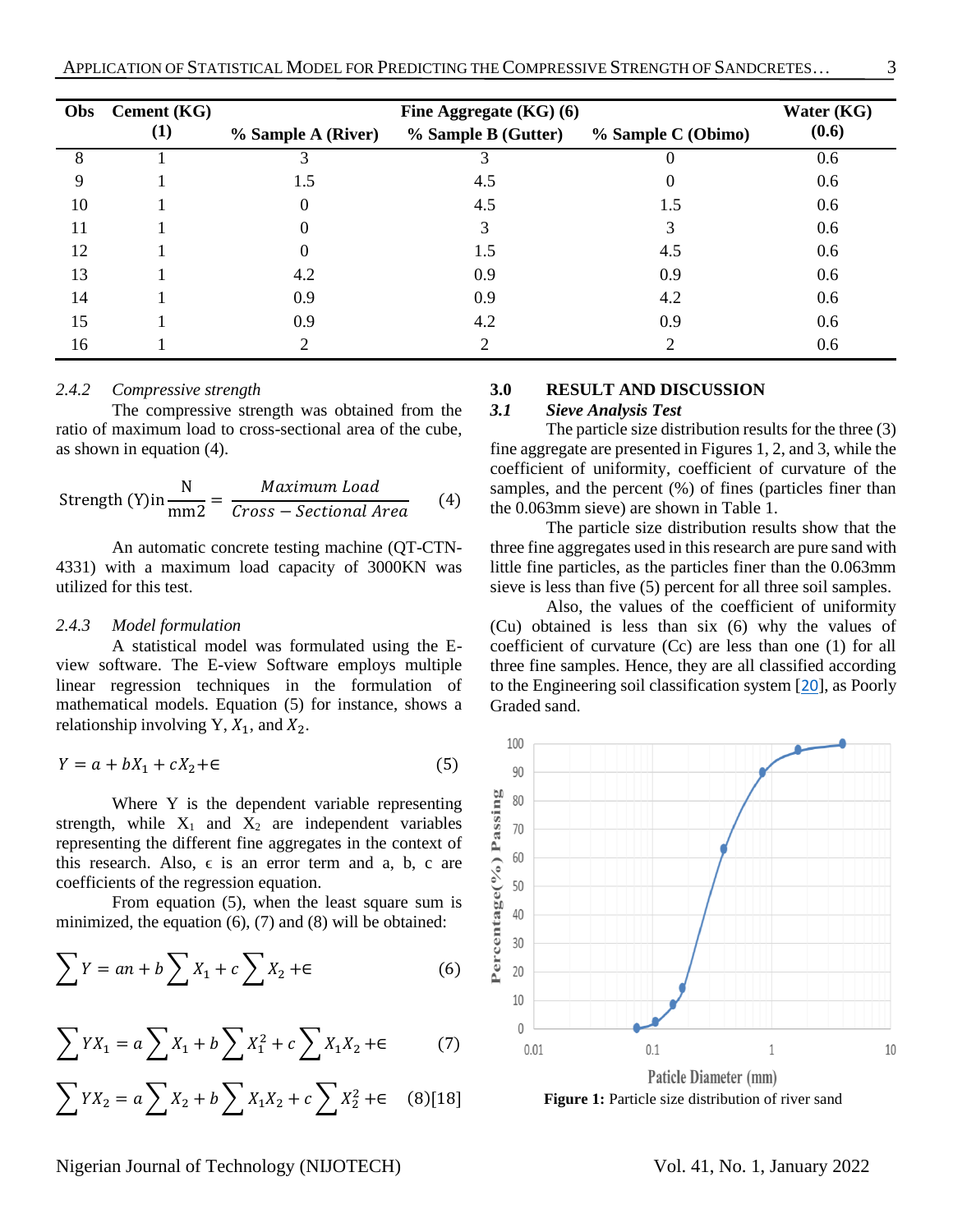

Figure 2: Particle size distribution of gutter sand



**Figure 3:** Particle size distribution of Obimo sand

Figure 1-3, shows the particle size distribution of the three fine aggregates obtained for the production of sandcretes in the experiment.

| and percent of fines         |             |      |      |       |  |  |  |
|------------------------------|-------------|------|------|-------|--|--|--|
| S/N<br>Fine aggregates<br>Cu |             | Cc.  | %    |       |  |  |  |
|                              |             |      |      | Fines |  |  |  |
|                              | River sand  | 2.31 | 0.82 | 2.16  |  |  |  |
|                              | Gutter Sand |      |      |       |  |  |  |

3 Obimo Sand 3.5 0.96 3.78

**Table 1:** Uniformity coefficients, coefficient of curvature, and percent of fines

# *3.2 Specific gravity*

The specific gravity of the fine aggregates (river sand, gutter sand, and obimo sand) used in this study is shown in Table 2. The results of the specific gravity for the three fine aggregates fall within the range of soils or solid as specified by the ASTM standard [[21](#page-6-11)], which ranged between 2.0 - 3.0. The ASTM standard [[21](#page-6-11)], also specified that tropical iron-rich lateritic soils could be higher than 3.0 as observed in the gutter sand.

|  |  | Table 2: Specific gravity of fine aggregates |  |
|--|--|----------------------------------------------|--|
|--|--|----------------------------------------------|--|

| <b>Fine aggregates</b> | <b>Specific gravity</b> |
|------------------------|-------------------------|
| River sand             | 2.67                    |
| Gutter Sand            | 3.07                    |
| Obimo Sand             | : 50                    |

# *3.3 Compressive strength results*

The compressive strength results obtained from the three fine aggregates and the results obtained when these aggregates were combined at different percentage is shown in Table 3. Also, figure 4 shows a graphical representation of the strength obtained at different percentage combinations of the three (3) fine aggregates.

| S/N | % Sample A<br>(River Sand) | % Sample B<br>(Gutter Sand) | % Sample C<br>(Obimo Sand) | <b>Average Compressive Strength</b><br>(N/mm <sup>2</sup> ) |
|-----|----------------------------|-----------------------------|----------------------------|-------------------------------------------------------------|
|     | 100                        | 0                           | $\theta$                   | 4.91837                                                     |
|     | 0                          | 0                           | 100                        | 5.98684                                                     |
| 3   | 0                          | 100                         | 0                          | 2.01024                                                     |
| 4   | 75                         | 0                           | 25                         | 3.76218                                                     |
| C   | 50                         | 0                           | 50                         | 4.18981                                                     |
| 6   | 25                         |                             | 75                         | 4.01316                                                     |
|     | 75                         | 25                          | 0                          | 2.50853                                                     |
| 8   | 50                         | 50                          |                            | 2.33796                                                     |
| 9   | 25                         | 75                          |                            | 2.28070                                                     |
| 10  | 0                          | 75                          | 25                         | 2.35270                                                     |
| 11  | 0                          | 50                          | 50                         | 2.49780                                                     |
| 12  |                            | 25                          | 75                         | 2.77900                                                     |
| 13  | 70                         | 15                          | 15                         | 3.48438                                                     |

**Table 3:** Summary of Compressive Strength Result of Sandcrete Cubes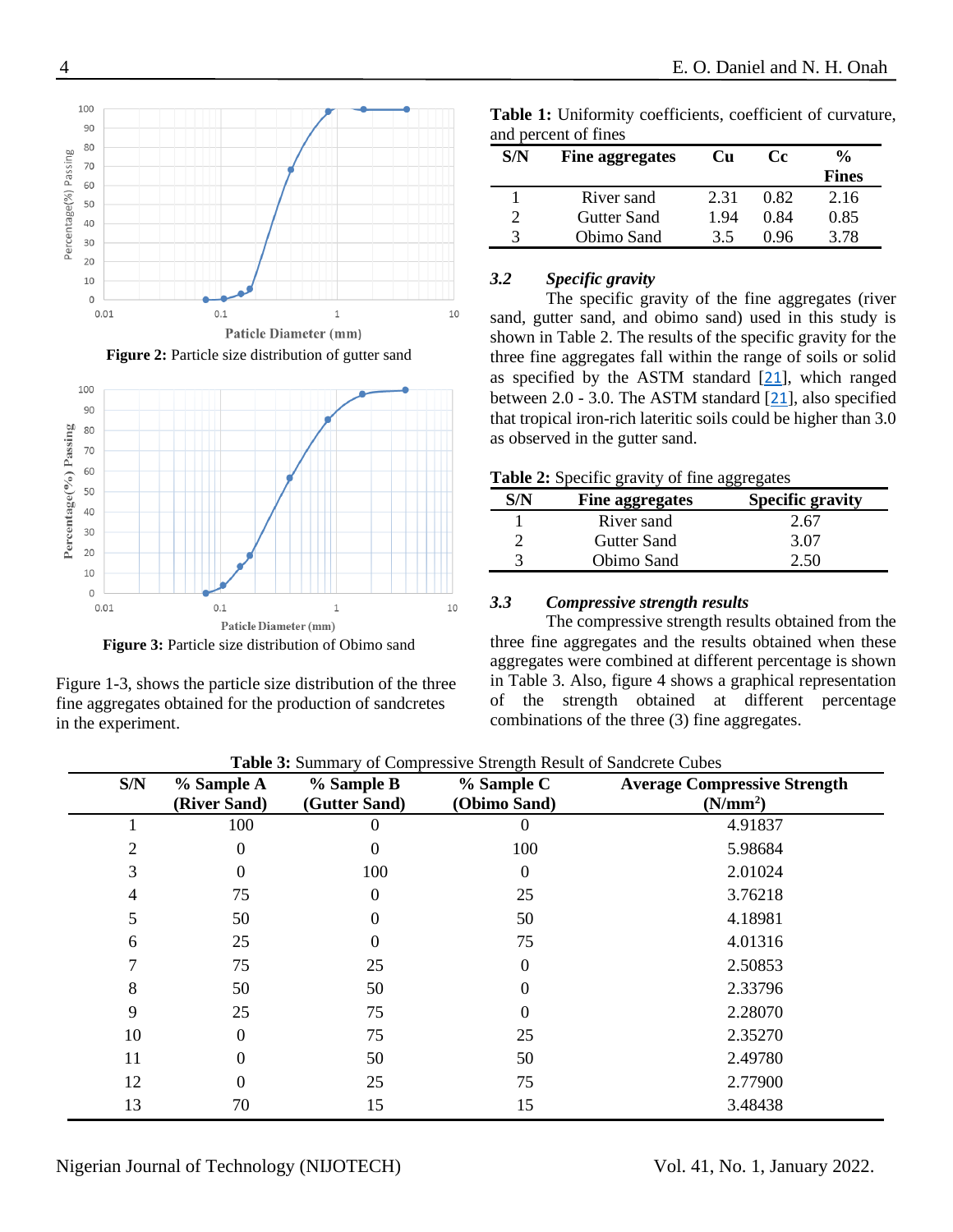| $1 +$          | $\overline{1}$ | $\overline{ }$        | 70             | 59832   |
|----------------|----------------|-----------------------|----------------|---------|
| $\overline{1}$ | $\overline{1}$ | 70                    | 19             | 2.20760 |
| 16             | 22.22<br>JJ.JJ | 22.22<br><u>,,,,,</u> | 22.22<br>33.33 | 4.30739 |



**Figure 4:** Compressive Strength of Sandcrete cubes at different percentages Composition of River-Gutter-Obimo sand

From the results shown in figure 4, the obimo sand gave the highest compressive strength of 5.99N/mm<sup>2</sup> after 28 days of curing followed by the river sand  $(4.91N/mm<sup>2</sup>)$  and the gutter sand gave the lowest compressive strength (2.01N/mm<sup>2</sup> ). The strength characteristics of sandcretes produced with the three fine aggregates could be traced to the percent of fine (particles finer than0.063mm) present in the sand (3.78% for the obimo sand, 2.16% for the river sand, and 0.85% for the gutter sand). The percent of fine shows the extent to which the soil particles are well-graded and it also shows the degree to which these aggregates can be compacted. When the gutter sand was combined with the obimo sand the compressive strength increased as the percentage of the obimo sand in the sandcrete mix increased. A similar trend was also observed when the gutter sand was combined with the river sand as shown in Table 3.

# *3.4 Model formulation using the E-view software*

The compressive strength results were used to formulate a mathematical model using the E-view software and the results of the analysis are shown in Table 4 and

Table 5. The details of the experimental data and the method used in the model formulation are shown in Table 4, while the constants of the regression equation and the standard errors are shown in Table 5.

**Table 4:** Eview software results

Dependent Variable: STRENGHT Method: Least Squares Date: 10/05/19 Time: 19:58 Sample: 2002 2017 Included observations: 16

| Table 5: E-view software results (model coefficient) |  |
|------------------------------------------------------|--|
|------------------------------------------------------|--|

| Variable      | Coefficient | t-Statistic | Prob.  |
|---------------|-------------|-------------|--------|
| $\mathcal{C}$ | 10458.76    | 1.452645    | 0.1720 |
| <b>RIVER</b>  | $-104.5490$ | $-1.452099$ | 0.1721 |
| <b>OBIMO</b>  | $-104.5426$ | $-1.452010$ | 0.1721 |
| <b>GUTTER</b> | $-104.5735$ | $-1.452439$ | 0.1720 |

# *3.4.1 Model summary*

Equation (9) shows the empirical model for predicting the compressive strength of sandcrete cubes, using any of the three (3) fine aggregates or a combination of these aggregates.

$$
Y = 10458.7631131 - 104.549000338 * X1 - 104.573453187 * X2 (9) - 104.542584686 * X3
$$

Where  $Y =$  Strength of sandcrete cube  $X_1 = %$  of River Sand in the sandcrete mix  $X_2 = %$  of Gutter Sand in the sandcrete mix  $X_3 = \%$  of Obimo Sand in the sandcrete mix

#### *3.4.2 Model verification*

The residual plot and the R-square value of the regression model are shown in Table 6.

| <b>Table 6:</b> Model Verification |         |               |                 |                      |
|------------------------------------|---------|---------------|-----------------|----------------------|
| Obs                                | Actual  | <b>Fitted</b> | <b>Residual</b> | <b>Residual Plot</b> |
|                                    | 4.91837 | 3.86308       | 1.05529         | ∗                    |
|                                    | 5.98684 | 4.50464       | 1.48220         | ∗∣<br>$\bullet$      |
|                                    | 2.01024 | 1.41779       | 0.59245         | *<br>$\bullet$       |
|                                    | 3.76218 | 4.02347       | $-0.26129$      | ∗<br>$\bullet$       |
|                                    | 4.18981 | 4.18386       | 0.00595         | ∗                    |

**Table 6:** Model Verification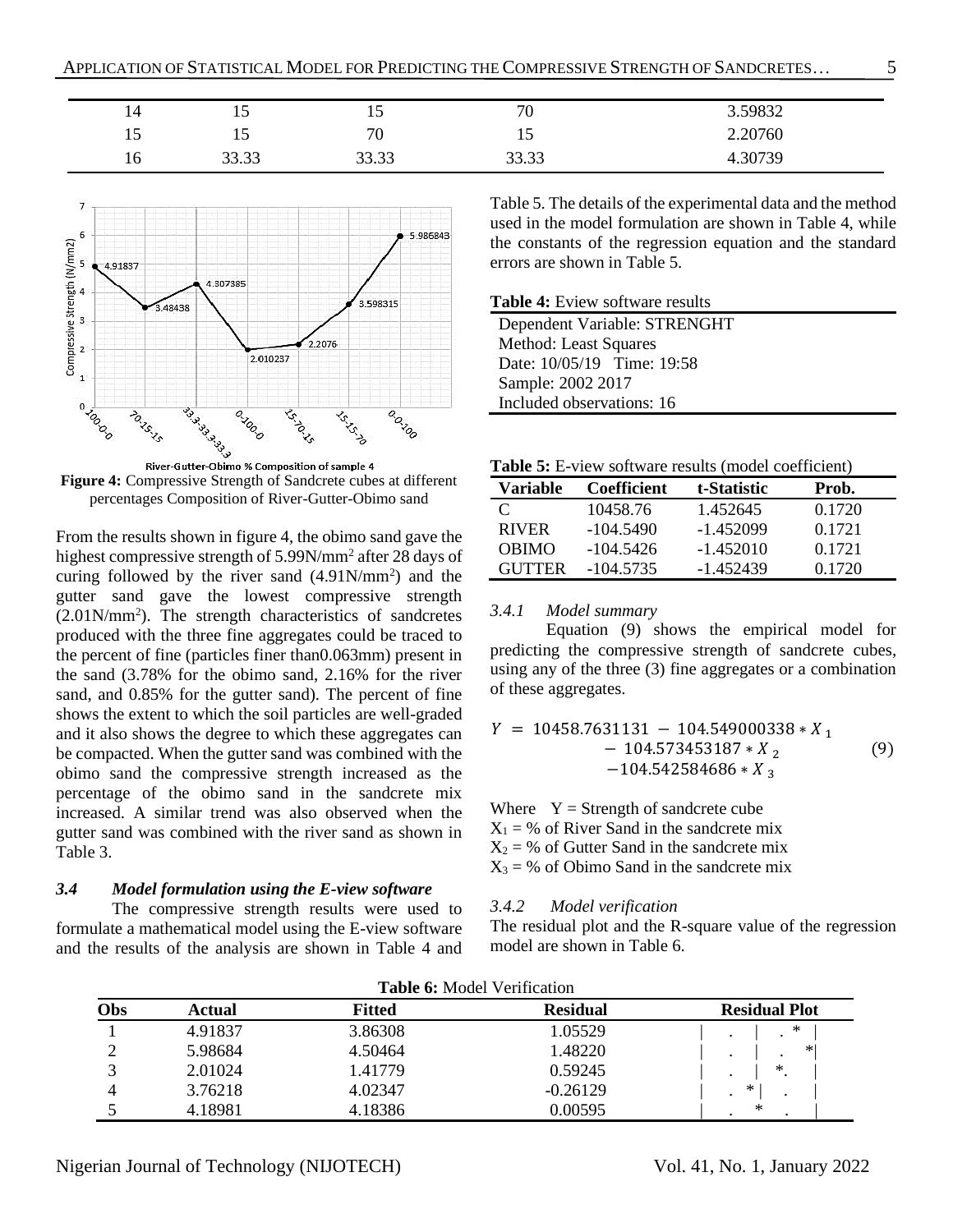| 6  | 4.01316 | 4.34425                                              | $-0.33109$ | ∗      |
|----|---------|------------------------------------------------------|------------|--------|
|    | 2.50853 | 3.25176                                              | $-0.74323$ | ∗      |
| 8  | 2.33796 | 2.64044                                              | $-0.30248$ | ∗      |
| 9  | 2.28070 | 2.02912                                              | 0.25158    | ∗      |
| 10 | 2.35270 | 2.18951                                              | 0.16319    | *      |
| 11 | 2.49780 | 2.96122                                              | $-0.46342$ | ∗      |
| 12 | 2.77900 | 3.73293                                              | $-0.95393$ | $\ast$ |
| 13 | 3.48438 | 3.59252                                              | $-0.10814$ | ∗      |
| 14 | 3.59832 | 3.94538                                              | $-0.34706$ | ∗      |
| 15 | 2.20760 | 2.24761                                              | $-0.04001$ | ∗      |
| 16 | 4.30739 | 4.30739                                              | 5.1E-07    | ∗      |
|    |         | R value obtained for predicted vs actual values plot |            | 0.84   |

# **4.0 CONCLUSION**

The following conclusions were drawn from the study. The results obtained, have clearly shown that the type of sand (fine aggregate) employed in the production of sandcrete, has a significant impact on the compressive strength of the block produced.

It was also observed that the obimo sand, gave the best compressive strength  $(5.99N/mm<sup>2</sup>)$  when used in the production of sandcrete cubes, while the river sand gave strength on the average of 4.92N/mm<sup>2</sup> and the gutter sand gave the least strength in compression  $(2.01N/mm<sup>2</sup>)$ . The results of the compressive strength obtained in this research are in line with the results obtained in similar research [[22-](#page-6-12) [24](#page-6-13)].

The gutter sand gave the least compressive strength, however from the results obtained, the strength of sandcrete cubes made with the gutter sand can be improved when it is properly combined with the river and obimo sand.

The regression model formulated in this research work can help to predict the compressive strength of sandcrete cubes produce using any of the three fine aggregates considered in this study. The model applies when every other predictor variable is assumed to be constant at a mix ratio of 1:6 and a water-cement ratio of 0.6 is maintained.

# **RECOMMENDATION**

From the findings in this study, the following recommendations are made:

The use of gutter sand alone for the production of sandcretes should be discouraged as it could not give the minimum compressive strength of 2.5N/mm<sup>2</sup> as specified by the Nigerian Industry Standard NIS-0.74[[24](#page-6-13)]. The gutter sand should be used, only when it is combined appropriately with either the river sand or the obimo sand as obtained in the experiment above.

- The use of the obimo sand for the production of sandcretes should be encouraged and practiced in Nsukka, as it has been shown to give the highest strength in compression for sandcrete block production.
- The combination of the three different grains of sand used in this research for the production of sandcretes should be guided using the mathematical model obtained from this research work or the graph charts obtained from this research work.

# **REFERENCE**

- <span id="page-5-0"></span>[1] Nzeh, R.E. "Standardization of Sandcrete – Block's Strength Through Mathematical Modeling and Precision". *Department of Civil Engineering University of Nigeria, Nsukka*. 2008
- <span id="page-5-1"></span>[2] Baiden, B.K and Tuuli M. "Impact of quality control practices in sandcrete blocks production", *Journal of Architectural Engineering*, 10 (2), 2004, pp.55-60.
- <span id="page-5-2"></span>[3] Ajagbe1, W.O., Ganiyu A. A., and Adeniji1 A.A. "Quality assessment of sandcrete blocks in Ibadan". *Epistemics in Science, Engineering and Technology*, 3(2), 2013, pp 272-277.
- [4] Odeyemi, S. O., Akinpelu, M. A., Atoyebi, O.D., and Orire K. J. "Quality assessment of sandcrete blocks produced in Adeta, Kwara State, Nigeria*", Nigerian Journal of Technology (NIJOTECH)*, 37(1), 2018, pp.  $53 - 59.$
- <span id="page-5-3"></span>[5] Anosike M. N., and Oyebade A. A. "Sandcrete blocks and quality management in Nigeria building industry". *Journal of Engineering, Project, and Production Management*, 2(1), 2012, pp.37-46.
- [6] Ewa, D. E., and Ukpata, J. O. "Investigation of the compressive strength of commercial sandcrete blocks in Calabar Nigeria". *International Journal of Engineering and Technology*, 3(4), 2013.
- [7] Ayodeji O. O., and Patience F. T. "Assessment of sandcrete blocks manufacturers compliance to minimum standard requirements by Standard